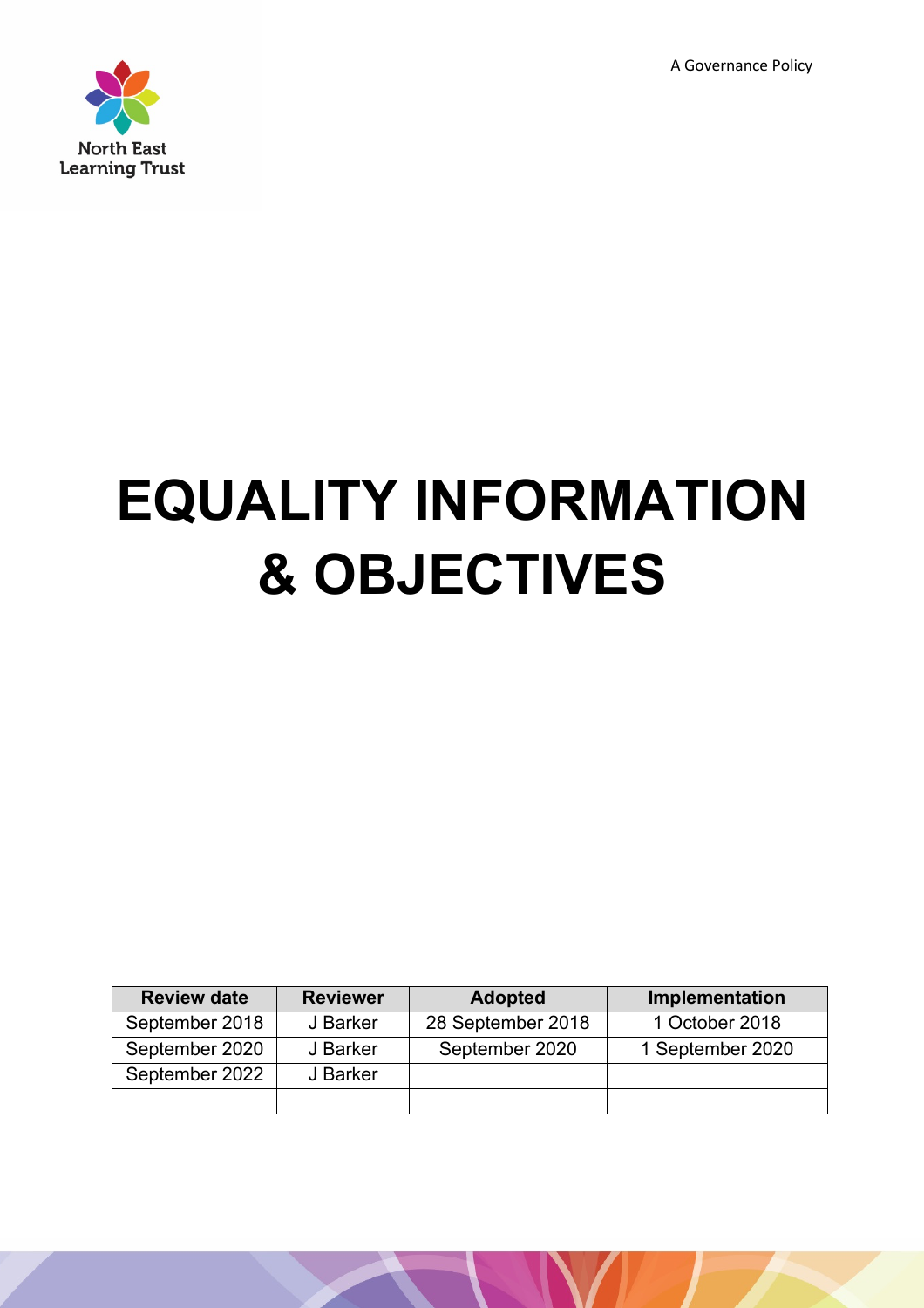## **Contents**

|                |                                            | Page           |
|----------------|--------------------------------------------|----------------|
|                |                                            | <b>Number</b>  |
| 1.             | Aims                                       | $\overline{4}$ |
|                |                                            |                |
| 2.             | Legislation and guidance                   | 4              |
| 3.             | Links with other policies                  | $\overline{4}$ |
| 4.             | Roles and responsibilities                 | $\overline{4}$ |
| 5.             | Eliminating discrimination                 | 5              |
| 6.             | Advancing equality of opportunity          | 6              |
| 7 <sub>1</sub> | Fostering good relations                   | 6              |
| 8.             | Equality considerations in decision making | $\overline{7}$ |
| 9.             | Equality objectives                        | $\overline{7}$ |
| 10.            | Monitoring arrangements                    | 8              |

| <b>Issue No:</b> |          | Quality Document Type:                  | Policy                                 |
|------------------|----------|-----------------------------------------|----------------------------------------|
| Date:            | 01/09/20 | Ref:<br>Originator of this document is: | TRUST/GOVERNANACE/EQUALITY<br>J Barker |
|                  |          |                                         |                                        |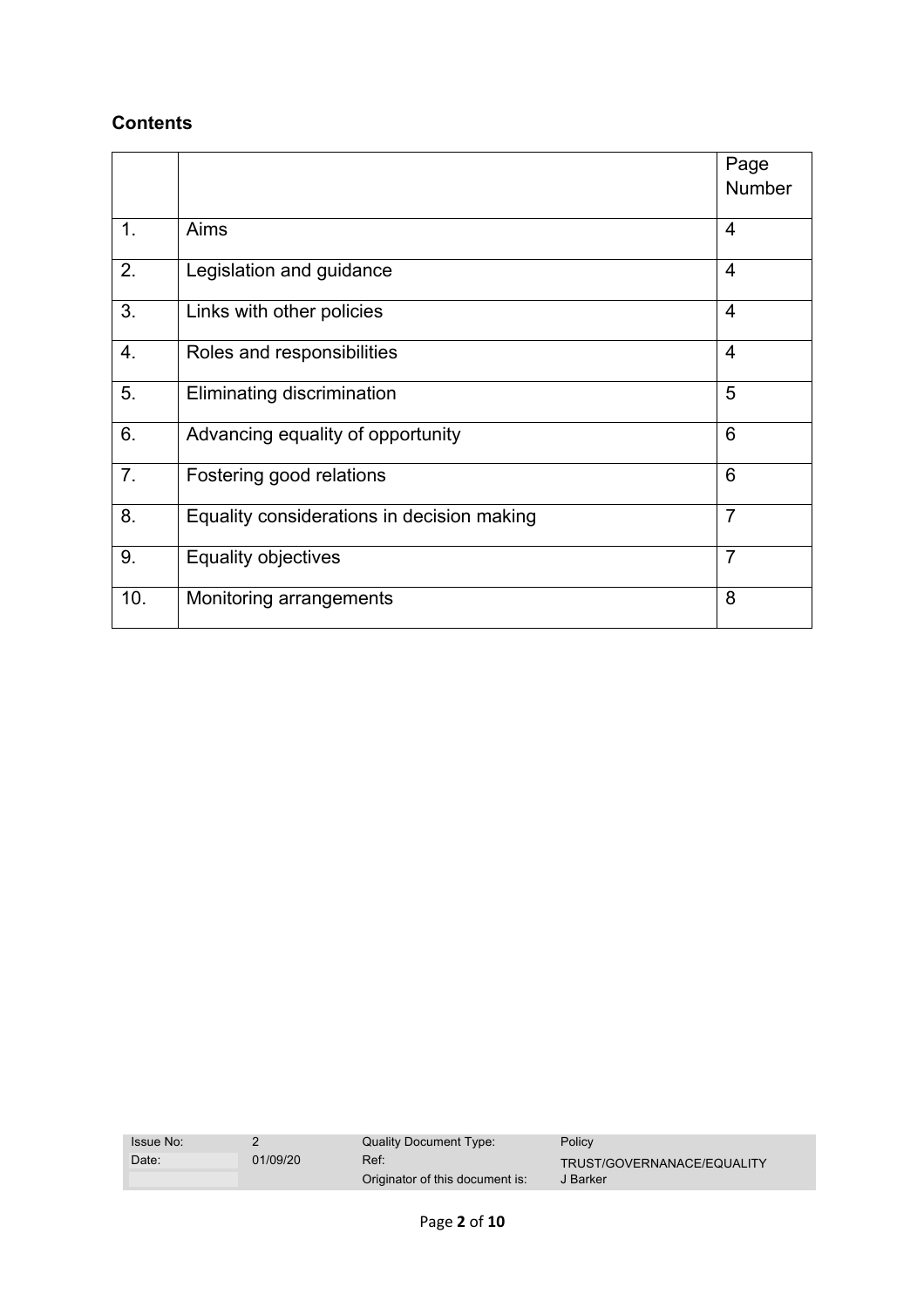# **REVISION HISTORY**

| <b>Issue No</b> | <b>Date</b>       | <b>Description</b>                                                                   |
|-----------------|-------------------|--------------------------------------------------------------------------------------|
| 2               | September<br>2020 | with<br>staff members and<br>Updating<br>governors<br>responsibility for Equalities. |
|                 |                   |                                                                                      |
|                 |                   |                                                                                      |

| <b>Issue No:</b> |          | Quality Document Type:                  | Policy                                 |
|------------------|----------|-----------------------------------------|----------------------------------------|
| Date:            | 01/09/20 | Ref:<br>Originator of this document is: | TRUST/GOVERNANACE/EQUALITY<br>J Barker |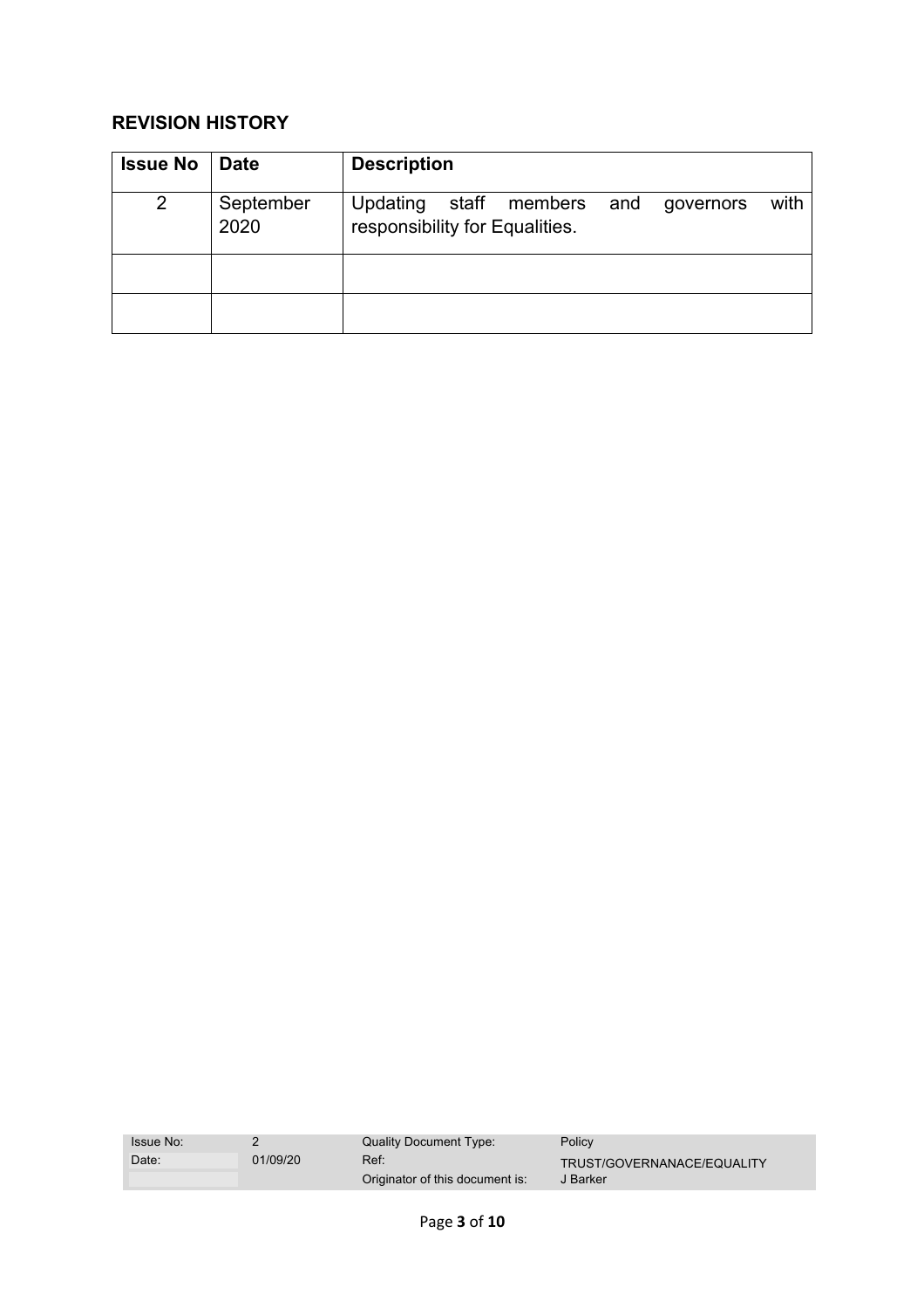## **1. Aims**

The North East Learning Trust aims to meet its equality obligations by having due regard to the need to:

- Eliminate discrimination and other conduct that is prohibited by the Equality Act 2010
- Advance equality of opportunity between people who share a protected characteristic and people who do not share it
- Foster good relations across all characteristics between people who share a protected characteristic and people who do not share it

### **2. Legislation and guidance**

This document meets the requirements under the following legislation:

- The Equality Act 2010, which introduced the public sector equality duty and protects people from discrimination
- The Equality Act 2010 (Specific Duties) Regulations 2011, which require schools to publish information to demonstrate how they are complying with the public sector equality duty and to publish equality objectives
- The North East Learning Trust's Funding Agreement and Articles of Association

This document is also based on Department for Education (DfE) guidance: The Equality Act 2010 and schools.

#### **3. Links with other policies**

This document links to the following policies and procedures:

- Trust Teaching and Learning Policy
- Academy Accessibility Policy and Plan
- Academy Risk assessments

#### **4. Roles and responsibilities**

The Trust will:

- Ensure that the equality information and objectives as set out in this statement are published and communicated throughout the Trust, including to staff, pupils and parents/carers, and that they are reviewed and updated at least every two years
- Delegate responsibility for monitoring the achievement of the objectives daily to the Headteacher/Head of School in each Academy.

| <b>Issue No:</b> |          | Quality Document Type:                  | Policy                                 |
|------------------|----------|-----------------------------------------|----------------------------------------|
| Date:            | 01/09/20 | Ref:<br>Originator of this document is: | TRUST/GOVERNANACE/EQUALITY<br>J Barker |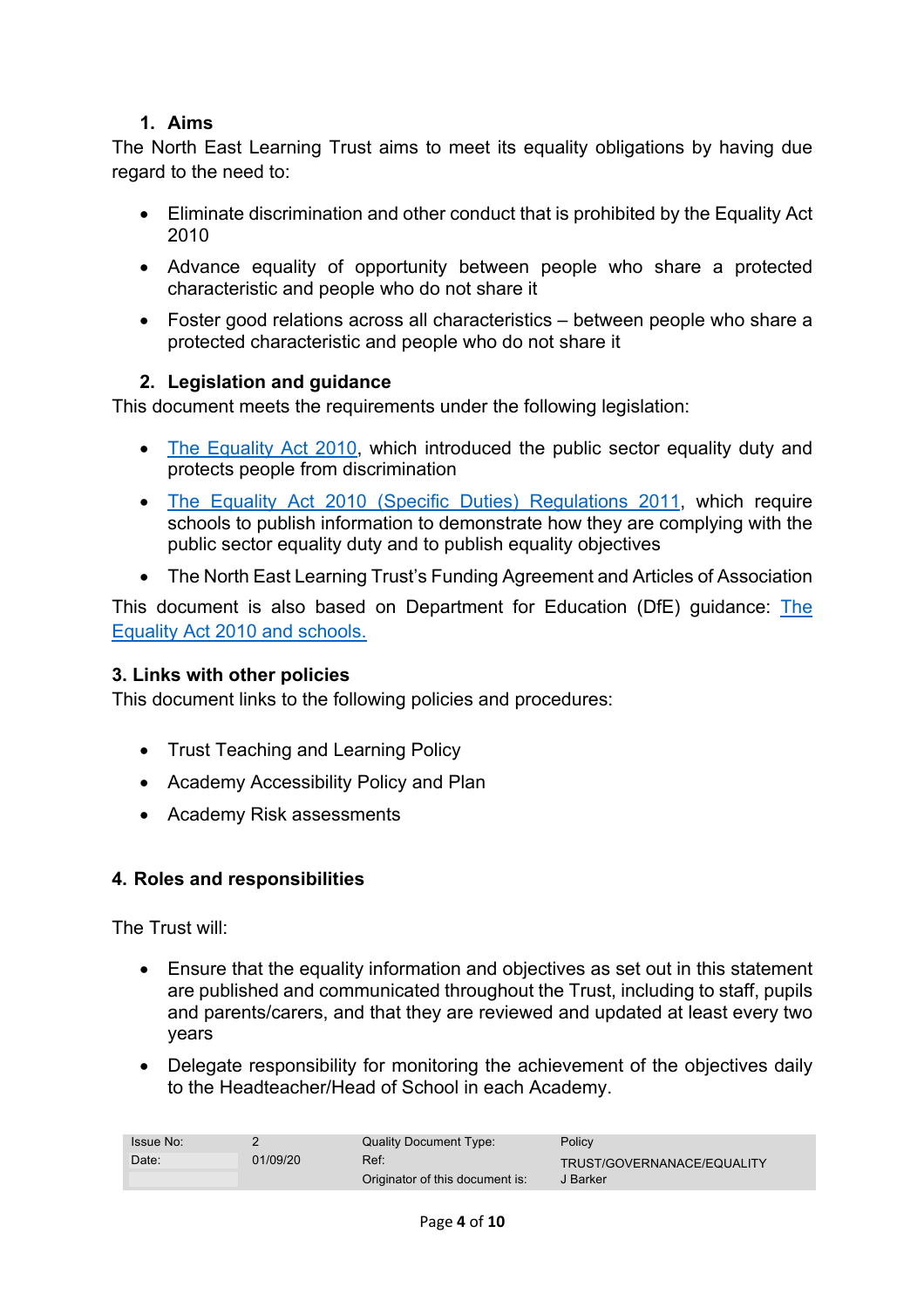The Local Academy Council will:

- Ensure they're familiar with all relevant legislation and the contents of this document
- Complete appropriate equality and diversity training using the Edu Care online training package
- Appoint a Link Governor for Equality (Appendix 1) who will meet with the designated member of staff for equality every term and other relevant staff members, to discuss any issues and how these are being addressed.

The Headteacher/Head of School will:

- Promote knowledge and understanding of the equality objectives amongst staff and pupils
- Monitor success in achieving the objectives and report back to the Local Academy Council
- Appoint a designated member of staff (Appendix 2) to support the Headteacher/Head of School in promoting knowledge and understanding of the equality objectives amongst staff and pupils

The designated member of staff for equality will:

- Meet with the equality link governor every term to raise and discuss any issues
- Support the Headteacher/Head of School in identifying any staff training needs, and deliver training as necessary

All staff are expected to have regard to this document and to work to achieve the objectives as set out in section 8.

### **5. Eliminating discrimination**

The Trust is aware of its obligations under the Equality Act 2010 and complies with non-discrimination provisions.

Where relevant, our policies include reference to the importance of avoiding discrimination and other prohibited conduct.

Trustees, staff and Governors are regularly reminded of their responsibilities under the Equality Act, for example during meetings. Where this has been discussed during a meeting it will recorded in the meeting minutes.

New staff receive training on the Equality Act as part of their induction, and all staff receive refresher training every 2 years using the EduCare online training package.

| <b>Issue No:</b> |          | Quality Document Type:                  | Policy                                 |
|------------------|----------|-----------------------------------------|----------------------------------------|
| Date:            | 01/09/20 | Ref:<br>Originator of this document is: | TRUST/GOVERNANACE/EQUALITY<br>J Barker |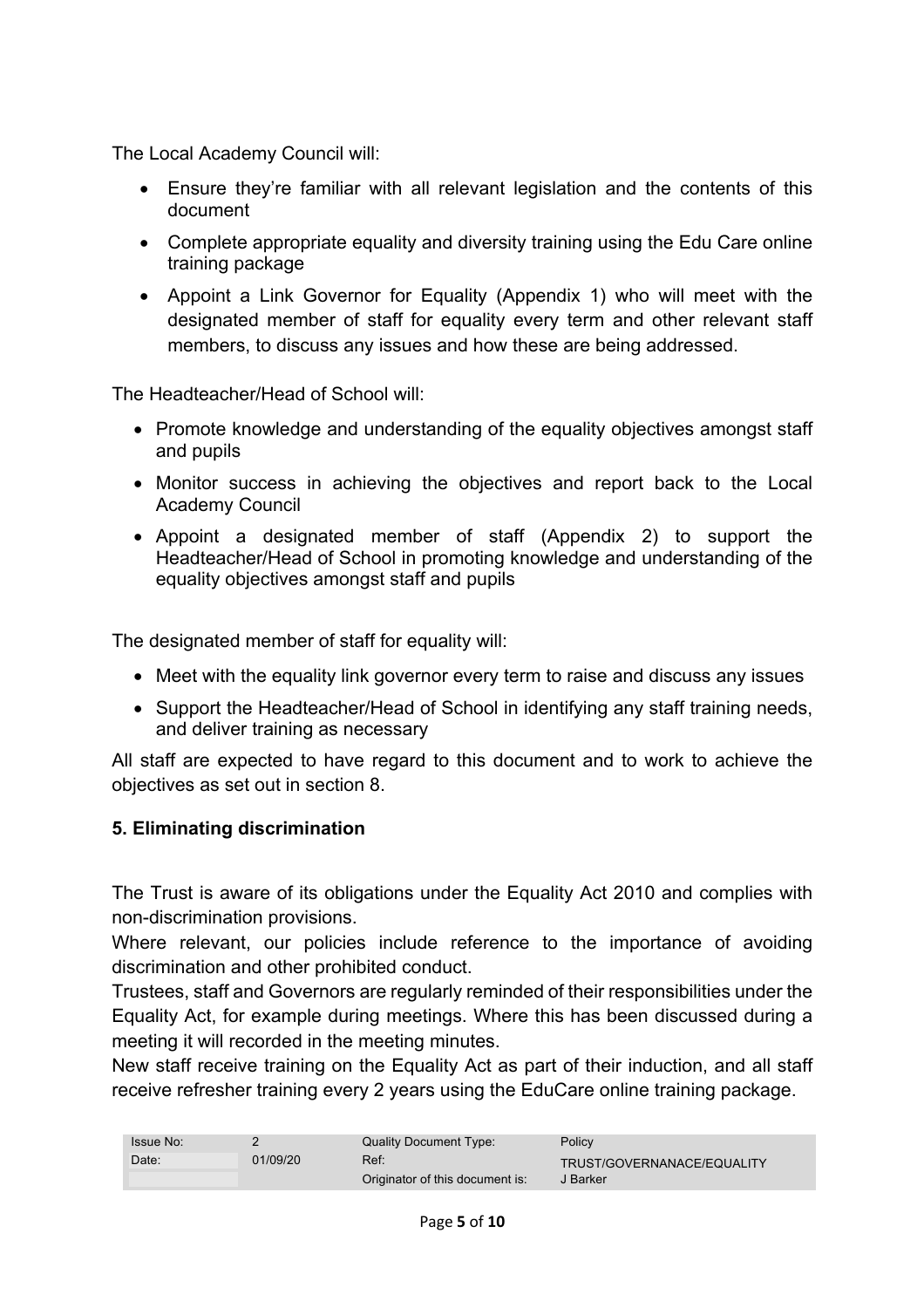#### **6. Advancing equality of opportunity**

As set out in the DfE quidance on the Equality Act, the Trust aims to advance equality of opportunity by:

- Removing or minimising disadvantages suffered by people which are connected to a characteristic they have (e.g. pupils with disabilities, or gay pupils who are being subjected to homophobic bullying)
- Taking steps to meet the needs of people who have a characteristic (e.g. enabling Muslim pupils to pray at prescribed times)
- Encouraging people who have a characteristic to participate fully in any activities (e.g. encouraging all pupils to be involved in the full range of school activities)

In fulfilling this aspect of the duty, the Trust and individual Academies will:

- Publish attainment data each academic year showing how pupils with different characteristics are performing
- Analyse the above data to determine strengths and areas for improvement, implement actions in response and publish this information
- Make evidence available identifying improvements for specific groups (e.g. declines in incidents of homophobic or transphobic bullying)
- Publish further data about any issues associated with protected characteristics, identifying any issues which could affect our own pupils

### **7. Fostering good relations**

The Trust aims to foster good relations between those who share a protected characteristic and those who do not share it by:

- Promoting tolerance, friendship and understanding of a range of religions and cultures through different aspects of our curriculum. This includes teaching in RE, citizenship and personal, social, health and economic (PSHE) education, but also activities in other curriculum areas. For example, as part of teaching and learning in English/reading, pupils will be introduced to literature from a range of cultures
- Holding assemblies dealing with relevant issues. Pupils will be encouraged to take a lead in such assemblies, and we will also invite external speakers to contribute
- Working with local communities. This includes inviting leaders of local faith groups to speak at assemblies, and organising school trips and activities based around the local community

| <b>Issue No:</b> |          | Quality Document Type:                  | Policy                                 |
|------------------|----------|-----------------------------------------|----------------------------------------|
| Date:            | 01/09/20 | Ref:<br>Originator of this document is: | TRUST/GOVERNANACE/EQUALITY<br>J Barker |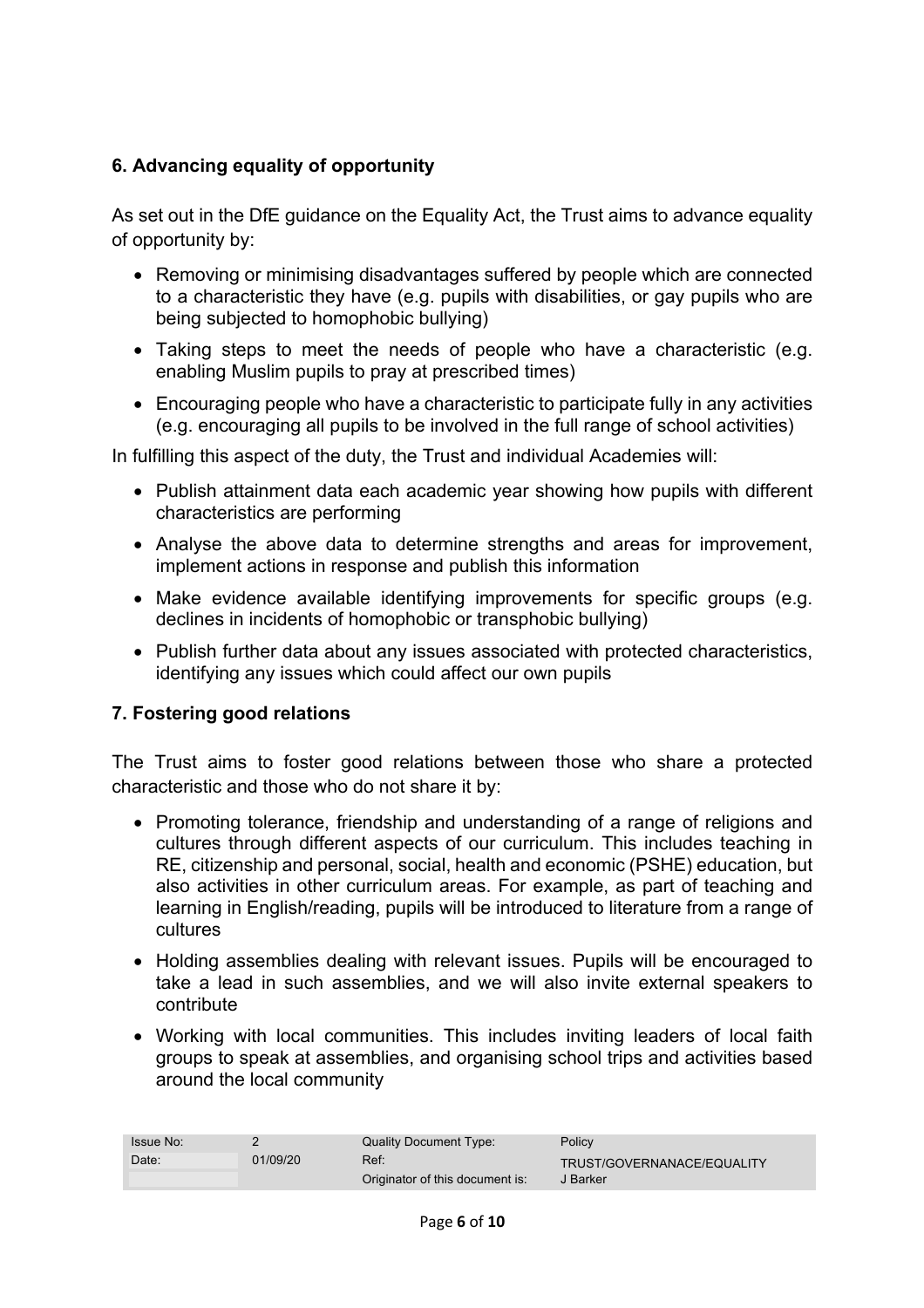• Encouraging and implementing initiatives to deal with tensions between different groups of pupils within Academies. All pupils are encouraged to participate in the Academy's activities, such as sports clubs. We will also work with parents to promote knowledge and understanding of different cultures

#### **8. Equality considerations in decision-making**

The Trust and its Academies have due regard to equality considerations whenever significant decisions are made.

The Trust and its Academies always consider the impact of significant decisions on groups. For example, when a school trip or activity is being planned, the Academy will consider whether the trip:

- Is accessible to pupils with disabilities
- Has equivalent facilities for boys and girls

Each Academy will keep a written record (known as an Equality Impact Assessment) to show they have actively considered our equality duties and asked ourselves relevant questions. This is recorded at the same time as the risk assessment when planning school trips and activities. The record is completed by the member of staff organising the activity and is stored electronically with the completed risk assessment.

#### **9. Equality objectives**

The Trust have agreed the following equality objectives:

- To ensure that all Trustees, Governors and staff are aware of current legislation surrounding equality and diversity and understand the responsibilities of the Trust.
- To promote cultural understanding and awareness and tolerance of different religious beliefs between different ethnic groups within our academy communities.
- To promote mental health awareness and develop appropriate interventions where necessary.
- Actively close gaps in attainment and achievement between students for all groups of students; especially students eligible for Pupil Premium, students with special educational needs and disabilities, looked after children and students from minority ethnic groups.
- Continue to improve accessibility across the academy sites for students, staff and visitors with disabilities, including access to specialist teaching areas.
- Monitor the incidence of the use of homophobic, sexist and racist language by students in our academies.
- To continuously review and revise the KS1-5 curriculum so that it represents a diverse culture and society and encourages tolerance and respect.

| <b>Issue No:</b> |          | Quality Document Type:                  | Policy                                 |
|------------------|----------|-----------------------------------------|----------------------------------------|
| Date:            | 01/09/20 | Ref:<br>Originator of this document is: | TRUST/GOVERNANACE/EQUALITY<br>J Barker |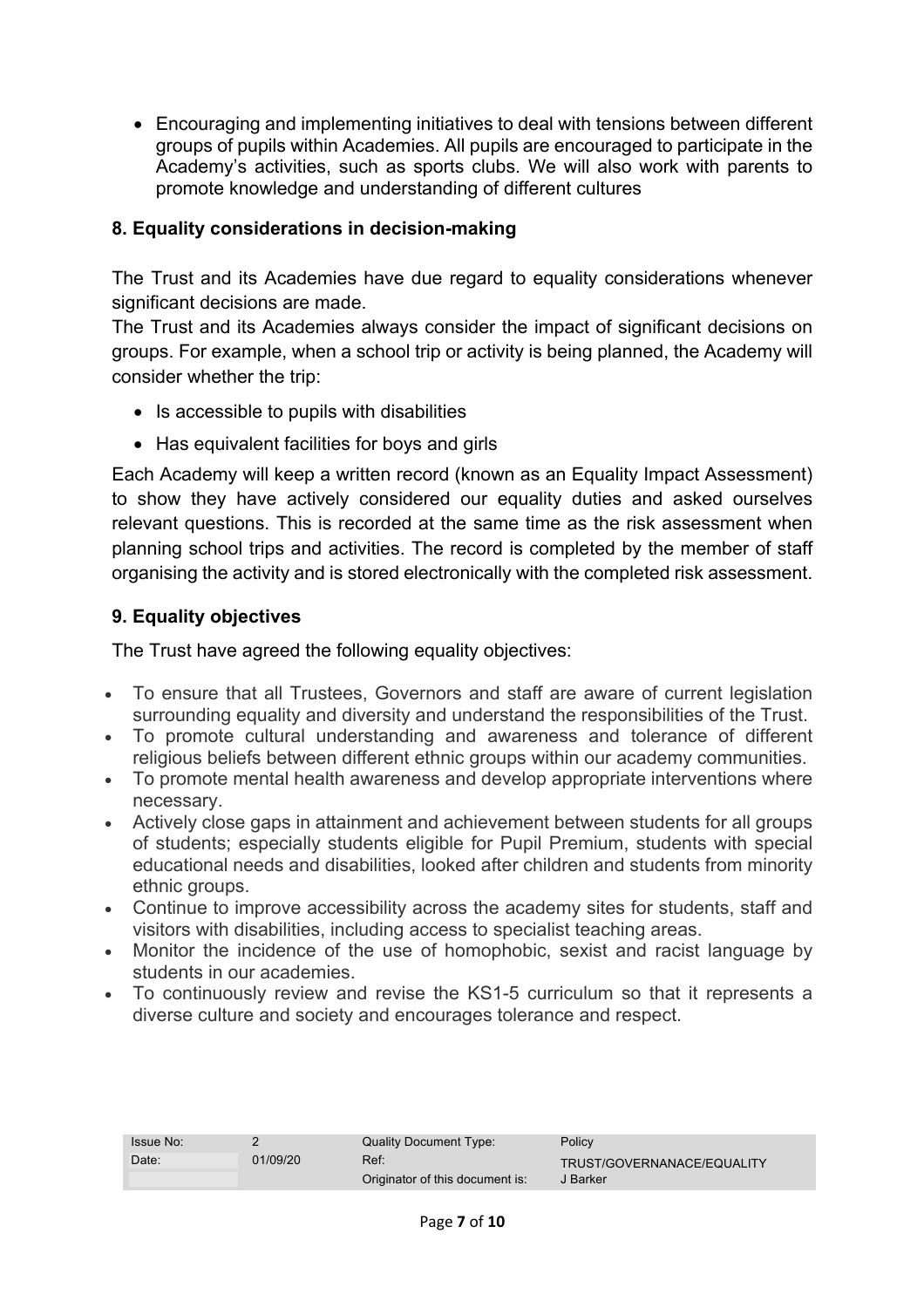#### **10. Monitoring arrangements**

The Trust and Local Academy Council's will receive regular updates on progress towards meeting equality objectives.

The Trustees and Local Academy Council's will receive an annual report in relation to the monitoring and impact of the equality objectives.

The Trust will update the equality information we publish, at least every year. This document will be reviewed and approved by the Trustees at least every two years.

| <b>Issue No:</b> |          | Quality Document Type:                  | Policy                                 |
|------------------|----------|-----------------------------------------|----------------------------------------|
| Date:            | 01/09/20 | Ref:<br>Originator of this document is: | TRUST/GOVERNANACE/EQUALITY<br>J Barker |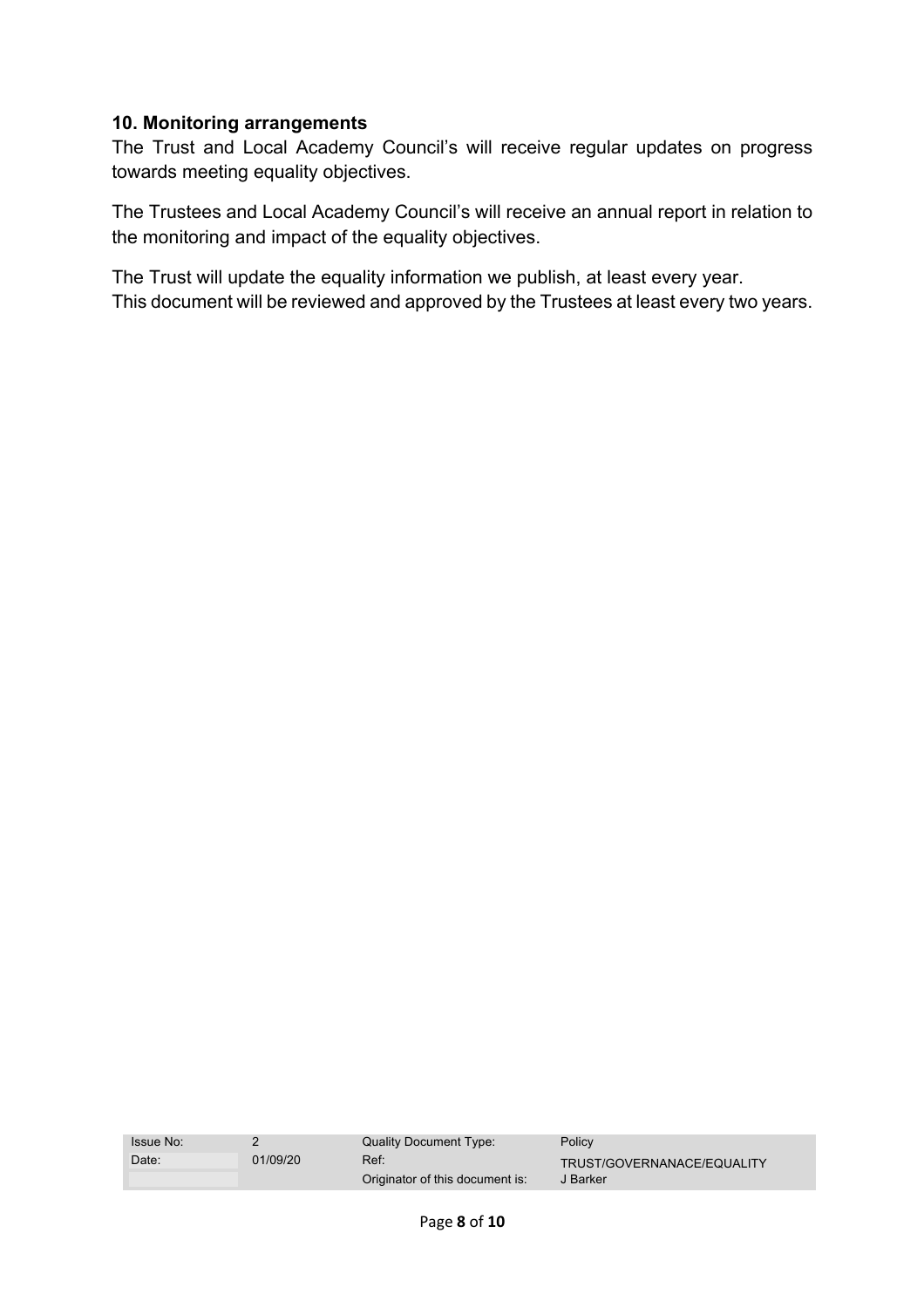# **Appendix 1**

# **Link Governor for Equality**

| <b>Academy</b>                        | <b>Designated Governor</b> |
|---------------------------------------|----------------------------|
| Ashington                             | Miss J Garside             |
| <b>Bedlington</b>                     | Miss L Roberts             |
| <b>Browney</b>                        | Mr D Murray                |
| <b>Diamond Hall</b>                   | Mr M Haggarty              |
| Easington                             | Ms J Owen                  |
| Hermitage                             | <b>Mrs M Farrow</b>        |
| Sacriston                             | Mrs K Bennett              |
| <b>Teesdale School and Sixth Form</b> | Mrs F Gregory              |
| The Academy at Shotton Hall           | Mrs A Moon                 |

| <b>Issue No:</b> |          | Quality Document Type:                  | <b>Policy</b>                          |
|------------------|----------|-----------------------------------------|----------------------------------------|
| Date:            | 01/09/20 | Ref:<br>Originator of this document is: | TRUST/GOVERNANACE/EQUALITY<br>J Barker |